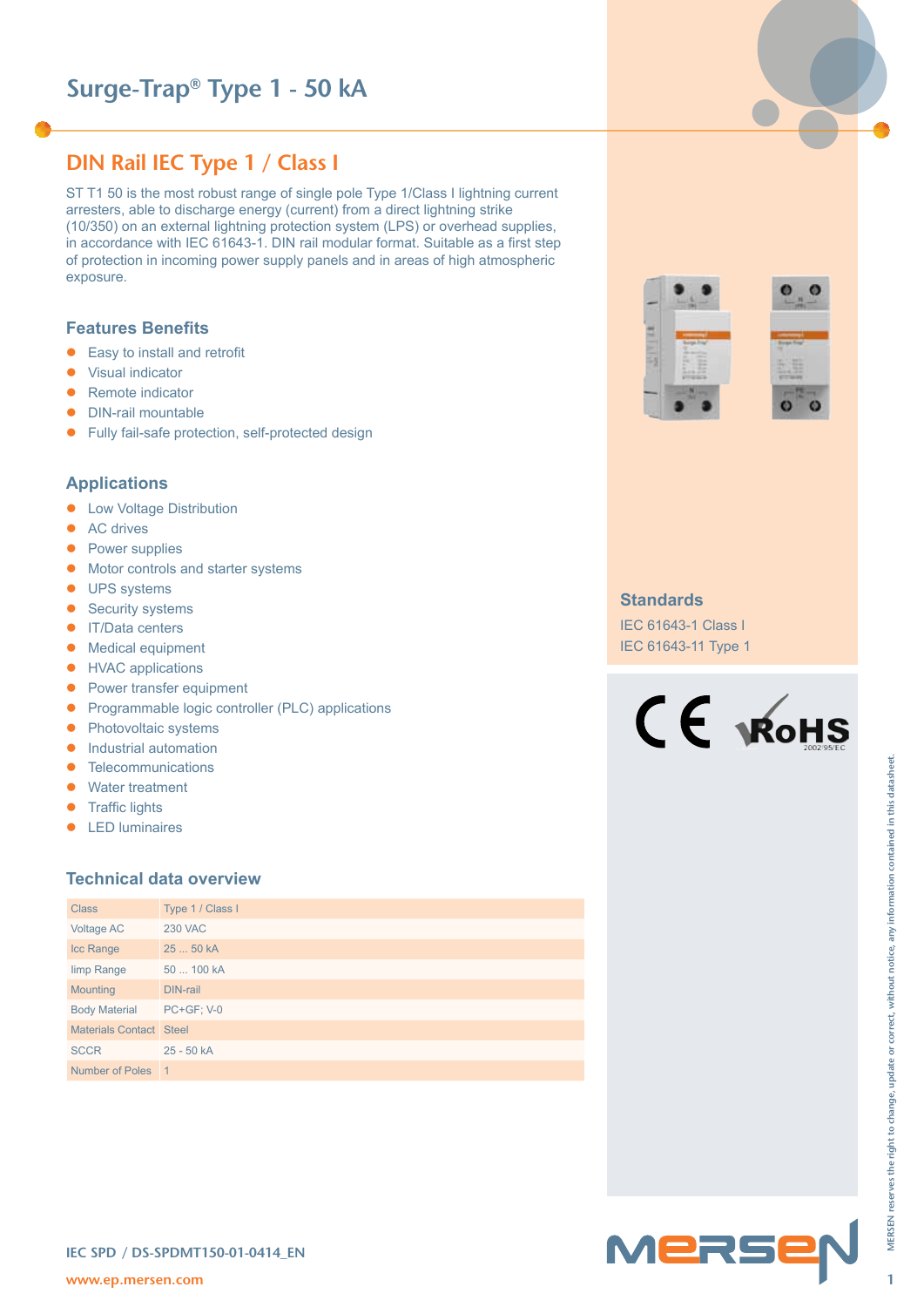SURGE-TRAP® **ST T1 50 230 LN**

Data Sheet









**Dimensions Internal configuration** 

| <b>Catalog number</b>                      | ST T1 50 230 LN       |                   |
|--------------------------------------------|-----------------------|-------------------|
| Designation according to EN 61643-11       |                       | Type 1            |
| Designation according to IEC 61643-1       |                       | Class I           |
| Nominal voltage AC 50-60 Hz (L-N)          | Un $(L-N)$ [V]        | 230               |
| Maximum continuous operating voltage (L-N) | $Uc$ (L-N) [V]        | 275               |
| Lightning impulse current (10/350) (L-N)   | $\lim p$ (L-N) $[kA]$ | 50                |
| Nominal discharge current (8/20) (L-N)     | In $(L-N)$ [ $kA$ ]   | 50                |
| Voltage protection level (L-N) at In       | Up $(L-N)$ $[kV]$     | 2,0               |
| Maximum back-up fuse                       | A[gL]                 | 200               |
| Short circuit withstand                    | Icc [kA]              | 50                |
| Response time (L-N)                        | $tA$ [ns]             | 100               |
| Following current (L-N)                    | Ifi [kA]              | 50                |
| Remote indication                          |                       | <b>No</b>         |
| Insulating material & flammability class   |                       | <b>PC+GF; V-0</b> |
| Enclosure                                  |                       | <b>IP 20</b>      |